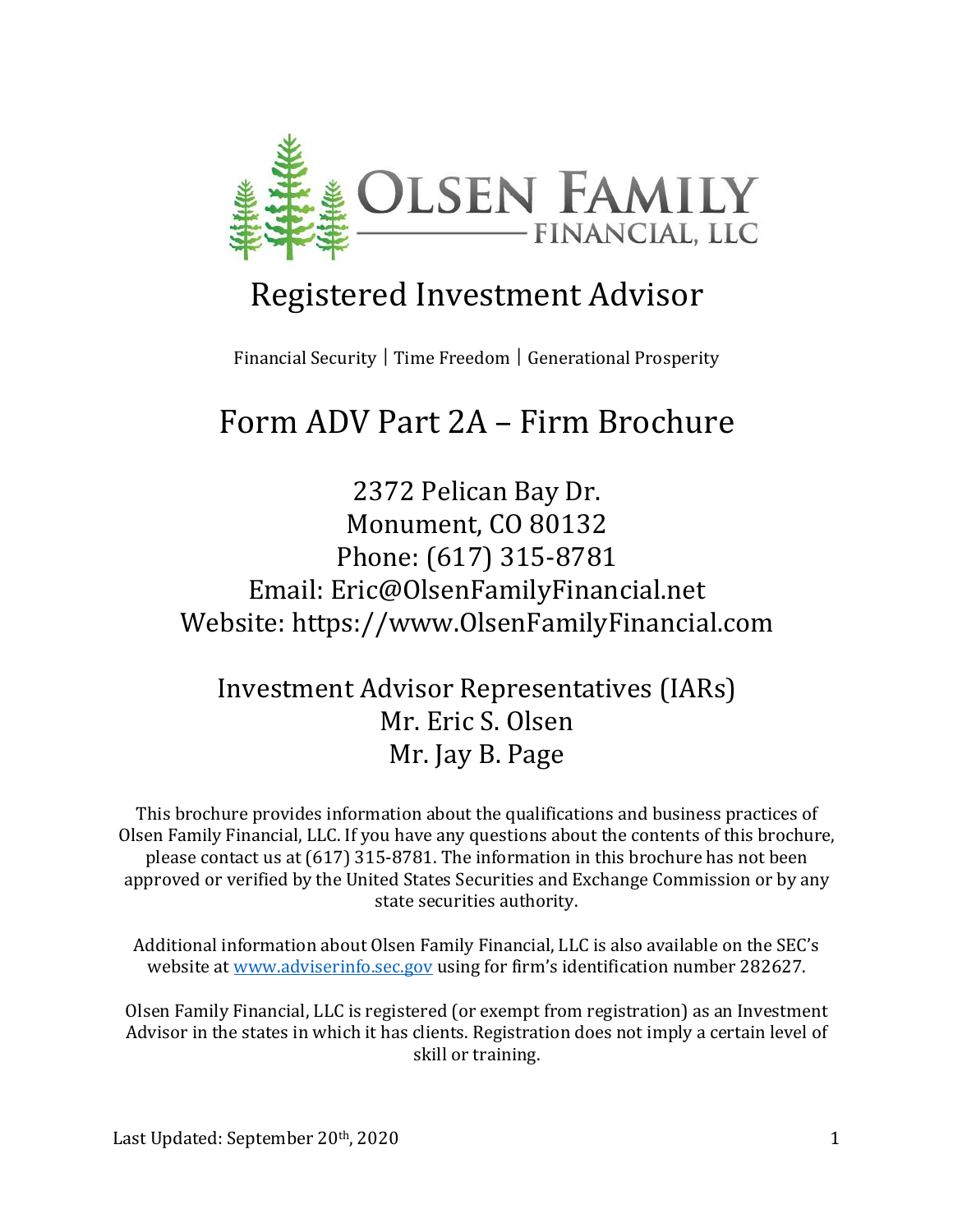# Item 2: Summary of Material Changes

The last update of this brochure was filed on August 16<sup>th</sup>, 2020. The following changes have been made to this version of the Disclosure Brochure:

Item 4: The dollar amount of Assets Under Management was added to this section.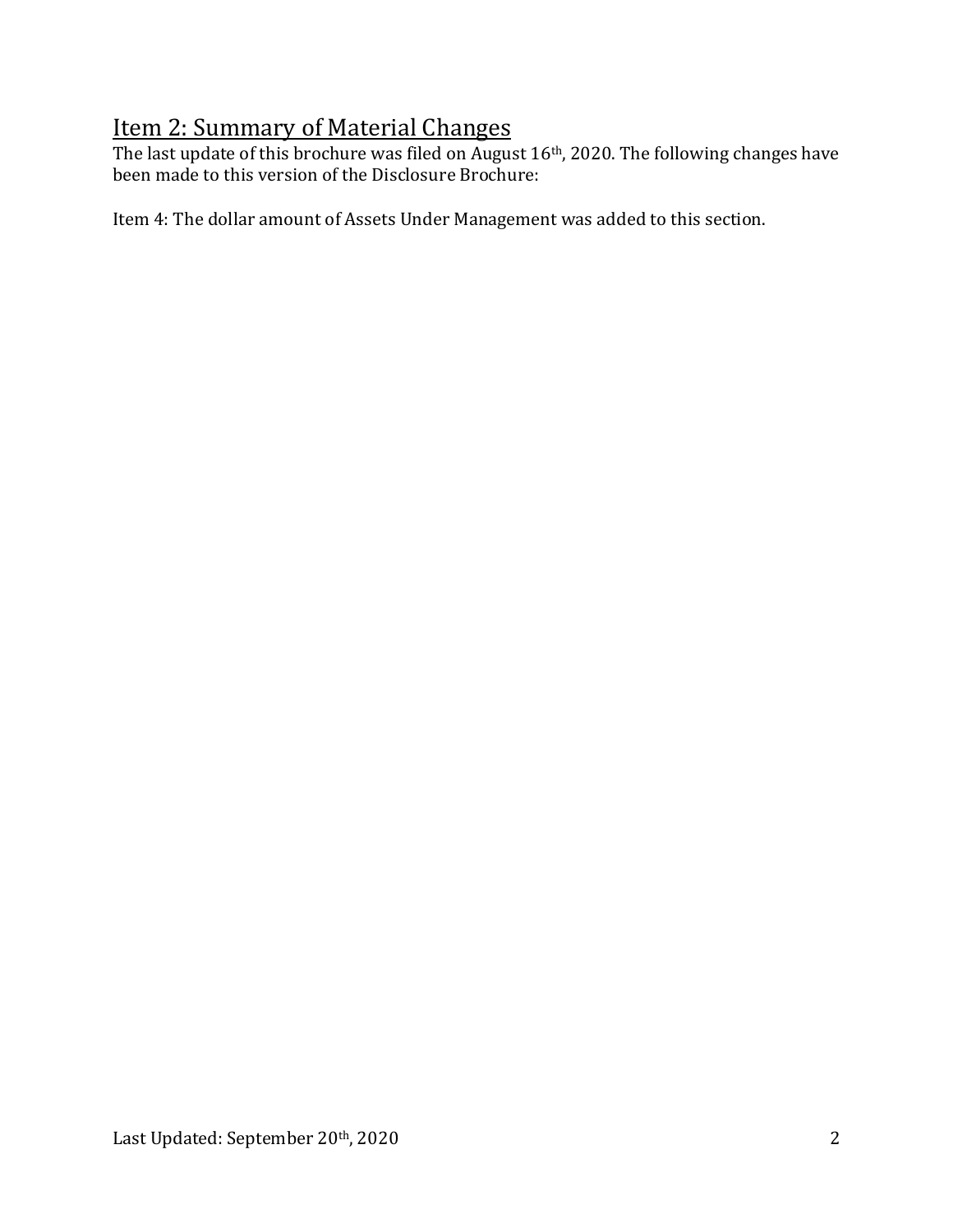| <u> Item 3: Table of Contents</u>                             |                |
|---------------------------------------------------------------|----------------|
| Item 1: Cover Page                                            | $\mathbf{1}$   |
| Item 2: Summary of Material Changes                           | 2              |
| Item 3: Table of Contents                                     | $\overline{3}$ |
| Item 4: Advisory Business                                     | $4 - 7$        |
| Item 5: Fees and Compensation                                 | $7 - 8$        |
| Item 6: Performance-Based Fees and Side-By-Side Management    | 8              |
| Item 7: Types of Clients                                      | 8              |
| Item 8: Methods of Analysis, Investment Strategies and        |                |
| <b>Risk of Loss</b>                                           | 9              |
| Item 9: Disciplinary Information                              | 9              |
| Item 10: Other Financial Industry Activities and Affiliations | 9              |
| Item 11: Code of Ethics, Participation or Interest in Client  |                |
| <b>Transactions and Personal Trading</b>                      | $9 - 10$       |
| Item 12: Brokerage Practices                                  | 10             |
| Item 13: Review of Accounts                                   | 11             |
| Item 14: Client Referrals and Other Compensation              | 11             |
| Item 15: Custody                                              | $11 - 12$      |
| Item 16: Investment Discretion                                | 12             |
| Item 17: Voting Client Securities                             | 12             |
| Item 18: Financial Information                                | 12             |
| Item 19: Requirements for State-Registered Advisers           | 12-13          |
| Item 20: Brochure Supplement - Mr. Eric Olsen                 | 14-15          |
| Item 21: Brochure Supplement - Mr. Jay Page                   | $16 - 17$      |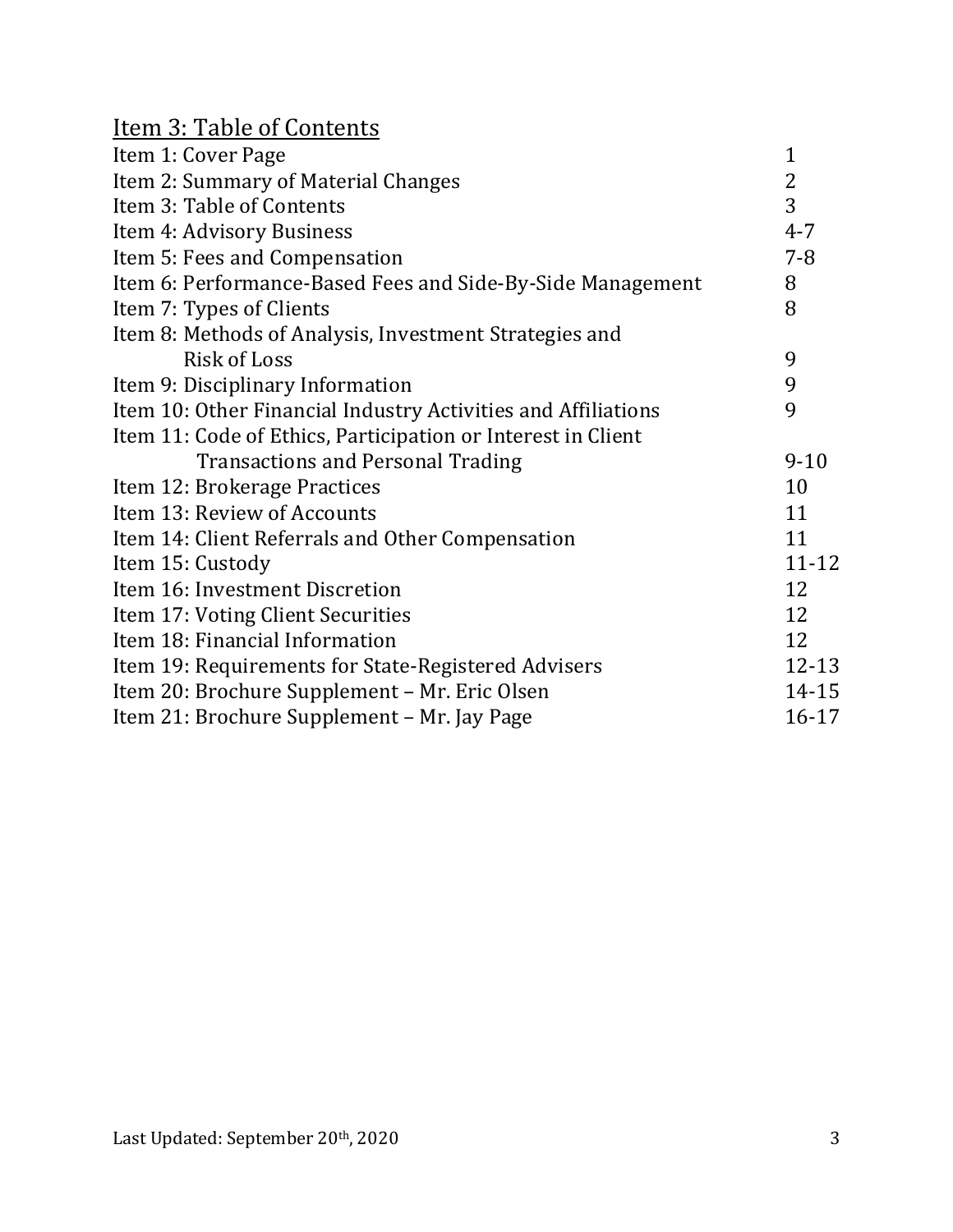#### Item 4: Advisory Business

Olsen Family Financial, LLC (OlsenFF) is a Registered Investment Advisory (RIA) firm established in March of 2016 and owned by Mr. Eric S. Olsen, Principal. Mr. Olsen and Mr. Jay B. Page operate under the firm as Investment Advisor Representatives (IARs). OlsenFF is founded on the premise that a better service can be provided for a lower cost if the focus remains on what's important and not on what's popular or conventional. We motivate our clients through education and strive to help them understand every recommendation we propose. We base our recommendations on low cost, index fund or Exchange Traded Fund (ETF) investing with an emphasis on strategic asset allocation. We make ourselves available to the client in person, through video conferencing, and over the phone to answer questions, remove doubts and celebrate successes together. We treat the client/advisor relationship as a partnership. We are family focused and understand that our company exists to serve families through the peace afforded by financial security and prosperity.

We offer a comprehensive service that incorporates the three interrelated roles of a Financial Planner, Investment Advisor, and Financial Coach. Our work as Financial Planners helps our clients identify and succeed in the key basic tenets of finance such as budgeting, investing towards specific goals, personal financial statements, insurance/risk management, retirement planning, college savings, work/government benefits (including military benefits), rudimentary estate planning, etc. The culmination of this work, generated through the initial client meetings, is the Comprehensive Financial Plan, received at the end of the initial three meetings as an electronic report and executive summary that outlines the client's goals, current situation, and recommendations.

As Investment Advisors, we will provide specific investment plans and advice according to the goals and risk tolerance we discuss with our clients. We provide plans outlining recommended asset allocation and assist our clients in rebalancing towards target allocations as life circumstances and timelines progress. In addition, we manage taxable brokerage, IRA and other accounts through a third-party custodian on a discretionary basis (this means your assets will remain under your control at the custodian we utilize while we will have the ability to monitor the portfolio at all times and to make trades on your behalf. See Item 16 for more information) through our Investment Management Service (IMS).

As Financial Coaches, we provide possibly the most important service to our clients: helping them understand and combat some of the greatest pitfalls of behavioral finance and acting as an accountability partner. In this role, we help them prioritize goals and see the way in which our natural human tendencies are often exactly what prevents us from realizing those goals. In addition, we provide a personal level of accountability and support as clients learn to develop or strengthen the financial discipline necessary for continued success.

The Comprehensive Financial Plan and Financial Checkup/Portfolio Rebalance (FC/PR) consist of two parts: an advisor prepared Executive Summary document, and a generated report. The initial Comprehensive Plan takes place over three 1-2 hours long in-person or virtual meetings and culminates in a plan that addresses client goals, current financial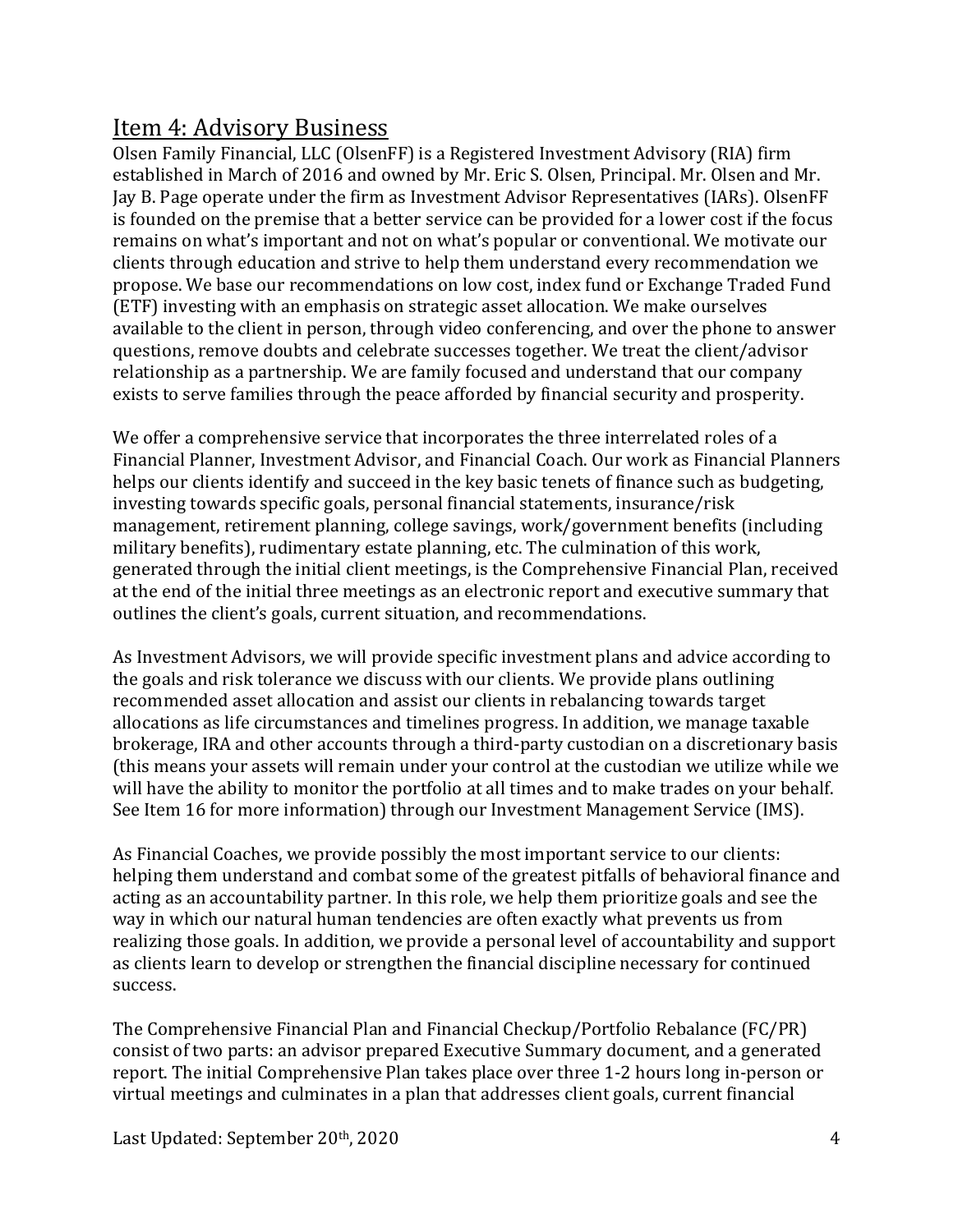position, debt repayment strategies, cash flow management, current vs. target asset allocation investment recommendations, retirement analysis, insurance evaluation, college planning, and actionable tasks. After the plan is delivered, clients may become ongoing clients through an annual fee, billed monthly in arrears beginning on the first of the month after the initial Comprehensive Financial Plan is delivered.

The Ongoing Financial Planning includes the FC/PR meeting(s), optional Phone Consultations, optional Phone Check-Ins, and Newsletters. The FC/PR is an opportunity to assess implementation, update to the client's plan to incorporate changes in goals or financial situation, recommend portfolio rebalance changes, and to continue to optimize the client's financial situation. It takes place over one or two 1-2 hour in person or virtual meetings. For Ongoing Financial Planning clients, IARs will make two attempts to remind the Client to schedule their meeting (one reminder in the monthly newsletter and one generated by RightCapital). If a meeting is not scheduled in its given month then it may be carried into the subsequent month(s) at the client's request. The optional Phone Consultation is a 1-2 hour phone call (virtual meeting by request) to address specific client questions, discuss advisor identified topics, review progress on previously established goals and tasks, and review the latest financial plan as necessary. The optional Phone Check-In is a 15-30 minute call to review progress on previously established goals and tasks or briefly discuss big picture client questions. The newsletters are generic educational material unspecific to each client, written by OlsenFF, with the intent to not only inform but also motivate the client in a short, concise format. These newsletters cannot be purchased as a stand-alone service. The Hourly Consultation gives an ongoing client the opportunity to reach out between meetings with the same intent as the Phone Consultation or for parties to work with OlsenFF as a stand-alone service. There are two different service level choices for ongoing clients and the details outlining the difference between these two plans is outlined on the following page: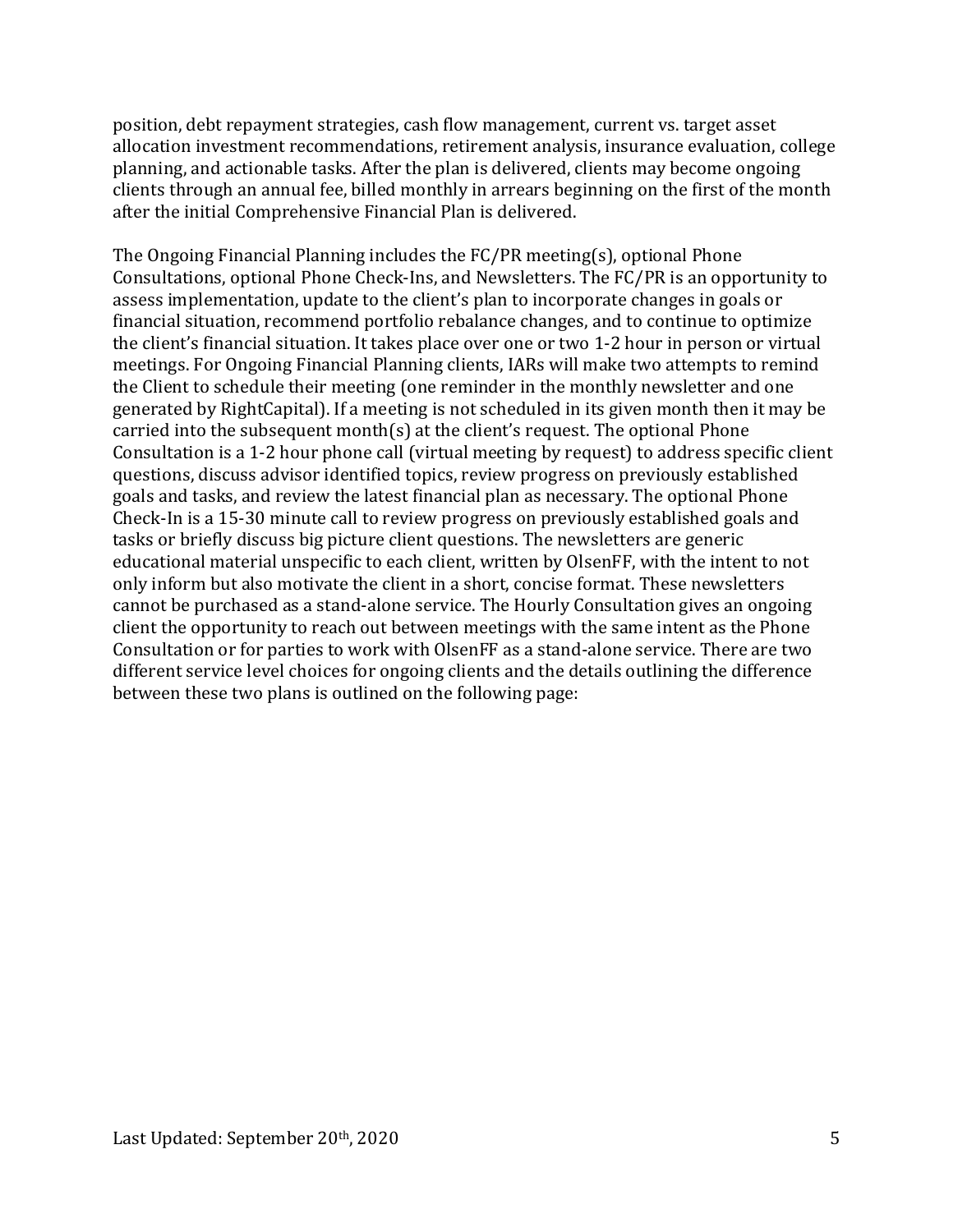#### **Platinum Plan - Schedule of Services**

- 1st Month Comprehensive Financial Plan (first year)
	- or Financial Checkup/Portfolio Rebalance (subsequent years)
- 2nd Month Newsletter
- 3rd Month Newsletter
- 4th Month Optional Phone Consultation (1-2 hours)
- 5th Month Newsletter
- 6th Month Newsletter
- 7th Month Financial Checkup/Portfolio Rebalance
- 8th Month Newsletter
- 9th Month Newsletter
- 10th Month Optional Phone Consultation (1-2 hours)
- 11th Month Newsletter
- 12th Month Newsletter

#### **Silver Plan - Schedule of Services**

- 1st Month Comprehensive Financial Plan (first year) *or* Financial Checkup/Portfolio Rebalance (subsequent years)
- 2nd Month Newsletter
- 3rd Month Newsletter
- 4th Month Optional Phone Check-In (15-30 min)
- 5th Month Newsletter
- 6th Month Newsletter
- 7th Month Optional Phone Consultation (1-2 hours)
- 8th Month Newsletter
- 9th Month Newsletter
- 10th Month Optional Phone Check-In (15-30 min)
- 11th Month Newsletter
- 12th Month Newsletter

OlsenFF will also work with the clients in advising assets held in company retirement accounts such as  $401(k)s$ ,  $403(b)s$ , Thrift Savings Plan accounts, etc. Each financial plan will be specifically tailored to the client utilizing ETFs or index funds (when possible) based on the client's goals, time horizon, risk tolerance/capacity, and financial situation. Clients may impose restrictions on investment products. If the client currently holds individual stocks or other financial products that they do not wish to liquidate, the advisor can build those holdings into their current portfolio. OlsenFF does not take physical custody of client's funds; instead, we manage funds on a discretionary basis through the third-party custodian. The IMS will only be provided for Ongoing Financial Planning clients (it cannot be purchased as a separate service). OlsenFF manages roughly \$700,000 of client assets on a discretionary basis and \$0 on a non-discretionary basis as of Aug. 16<sup>th</sup>, 2020.

For those clients who are rental real estate investors, or are considering becoming landlords, we will provide a review of the risks involved in rental real estate investing in the context of your total financial picture, as well as make recommendations for an asset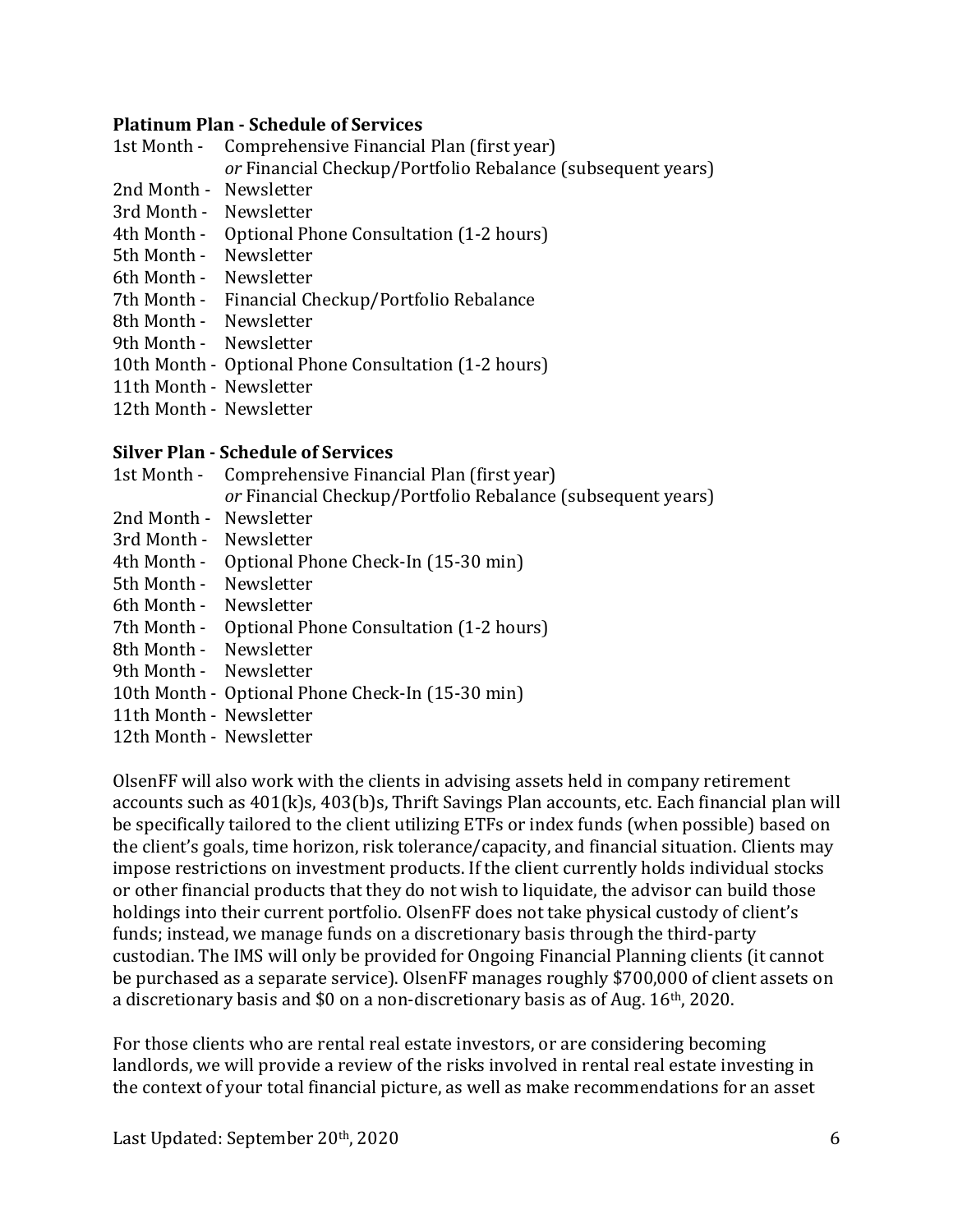allocation strategy which accounts for your real estate investments. Our services include incorporating your existing or potential rental properties into your overall cash flow and budget, risk management, retirement and estate plan recommendations, which may include making projections and modeling different scenarios. We may also offer general guidelines and best practices for rental property financial management, including cash reserves, insurance planning and property management. Note: OlsenFF does not execute real estate property assessments, appraisals, nor any other evaluation as to the current ownership status, lending, liens, or the condition of any real estate property. OlsenFF does not purchase, sell, or facilitate the purchase or sale of real estate property and is not responsible for the performance of real estate investments relative to discussed projections and strategies.

We may provide seminars or other public speaking engagements on an "as announced" basis for groups seeking general education on investments and other areas of personal finance. The content of these seminars will vary depending upon the needs of the attendees. These seminars are purely educational in nature and do not involve the sale of any investment products. Information presented will not be based on any individual's person's need, nor does OlsenFF provide individualized investment advice to attendees during these seminars.

# Item 5: Fees and Compensation

It is important to OlsenFF that we offer a simple and straightforward fee structure without binding clients to long term contracts. We strive to competitively price our offering with relation to the general marketplace for financial services, and we encourage all clients to shop the market and compare our fees and services to other financial advisory firms. The fee schedule is outlined below:

- $\Box$  Comprehensive Financial Plan \$2,500
- $\Box$  Ongoing Financial Planning, Platinum Plan \$3000/year (billed monthly in arrears)
- $\Box$  Ongoing Financial Planning, Silver Plan \$2,100/year (billed monthly in arrears)
- $\Box$  Investment Management Service 0.40% of Assets Under Management
- □ Hourly Consultation \$200 per hour

As part of our IMS, OlsenFF manages client assets (Assets Under Management or AUM) at a third-party custodian on a discretionary basis for 0.40% of the managed account values as calculated on the last day of the quarter. Once the managed assets reach a total of \$1,000,000, the Ongoing Financial Planning fee will be waived and the service level upgraded to the Platinum Plan (if not already). If managed assets drop below \$900,000 due to client withdrawals (and not market losses), clients will be reverted back to their old plan until managed assets once again reach  $$1,000,000$  and if this happens, clients will receive written notification of this reversion.

Fees for the Comprehensive Financial Plan, Ongoing Financial Planning, and hourly consultations are billed to clients, not directly deducted from client assets, and may be paid by electronic funds transfer or check. Fees for the IMS are, pro-rated and paid in arrears on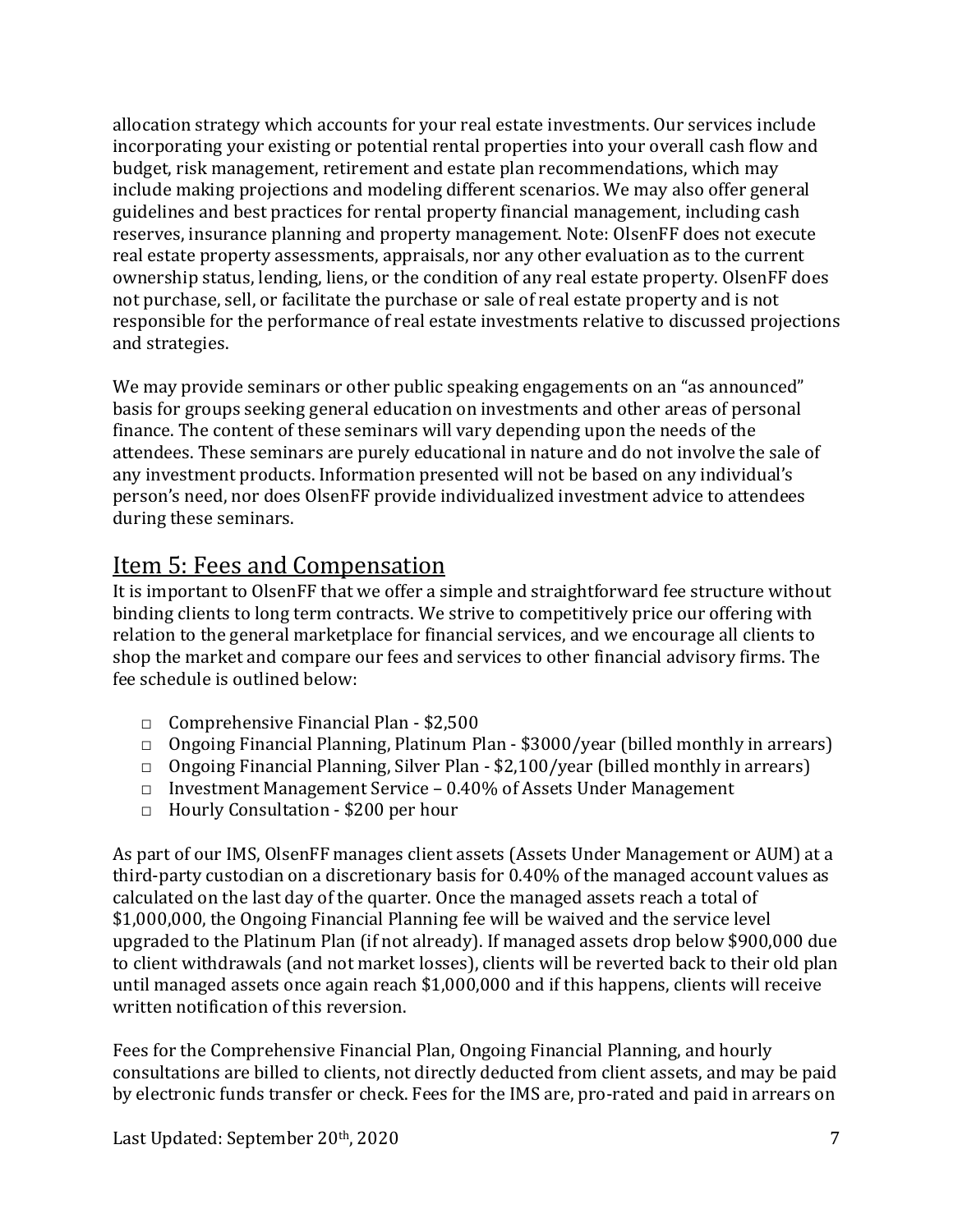a quarterly basis. The advisory fee is an Assets Under Management (AUM) fee that is calculated by multiplying the above rate of 0.40% by the client's total assets as calculated on the last day of the previous quarter and divided by four. For example, if a client had \$100,000 of managed assets on March  $31<sup>st</sup>$ , their fee for that quarter would be  $($100,000*0.40\%)$ /4 = \$100. Investment Management fees are deducted from the client account at the third-party custodian. For more information regarding the deduction of our management fees from the client's account, please see Item 15 below.

Our fees are exclusive of brokerage commissions, transaction fees, and other related costs and expenses which may be incurred by the client. Clients may incur certain charges imposed by custodians, brokers, and other third parties such as custodial fees, deferred sales charges, odd-lot differentials, transfer taxes, wire transfer and electronic fund fees, and other fees and taxes on brokerage accounts and securities transactions. Mutual fund and ETFs charge internal management fees, which are disclosed in a fund's prospectus. Such charges, fees and commissions are exclusive of and in addition to our fee, and we shall not receive any portion of these commissions, fees, and cost; however, investment advice is provided with the goal of minimizing these fees and helping clients to invest as cost effectively as possible. OlsenFF is a "Fee-Only" financial advisor, which means we will never receive commissions on products recommended to clients. More information may be found under Item 12. Fees may be negotiated on a client by client basis and OlsenFF will never disclose to a third party how a client is billed for services. No increase in the annual fee shall be effective without agreement from the client by signing a new agreement or by agreement from the client in writing. The ongoing relationship may be terminated by the client at any time via written notification and the client will only be billed for the final month's fees (or quarter in the case of managed assets) on a pro-rata basis from the day the termination notice. For example, if a client provided notice of termination on the 15th day of the month, they would only be billed for days 1-15 of that month as their final bill. Since fees are paid in arrears, no refund of unearned fees will be needed upon termination. For all services provided, if the client elects for early termination, any fees for the hours already worked will be due at the Hourly Consultation rate. Finally, for the Comprehensive Financial Plan, 25% of the fee will be due within 10 calendar days of signing the Advisory Services Agreement with the remainder due within 15 calendar days of the final plan delivery. Please do not hesitate to ask on any information contained pertaining to fees and compensation.

#### Item 6: Performance-Based Fees and Side-By-Side Management

OlsenFF does not charge performance-based fees and therefore does not engage in side-byside management.

#### Item 7: Types of Clients

OlsenFF specializes in working with family finances, small business owners, real estate investors, military service members, those seeking early financial independence, and medical professionals. We do not impose minimum Assets Under Management requirements.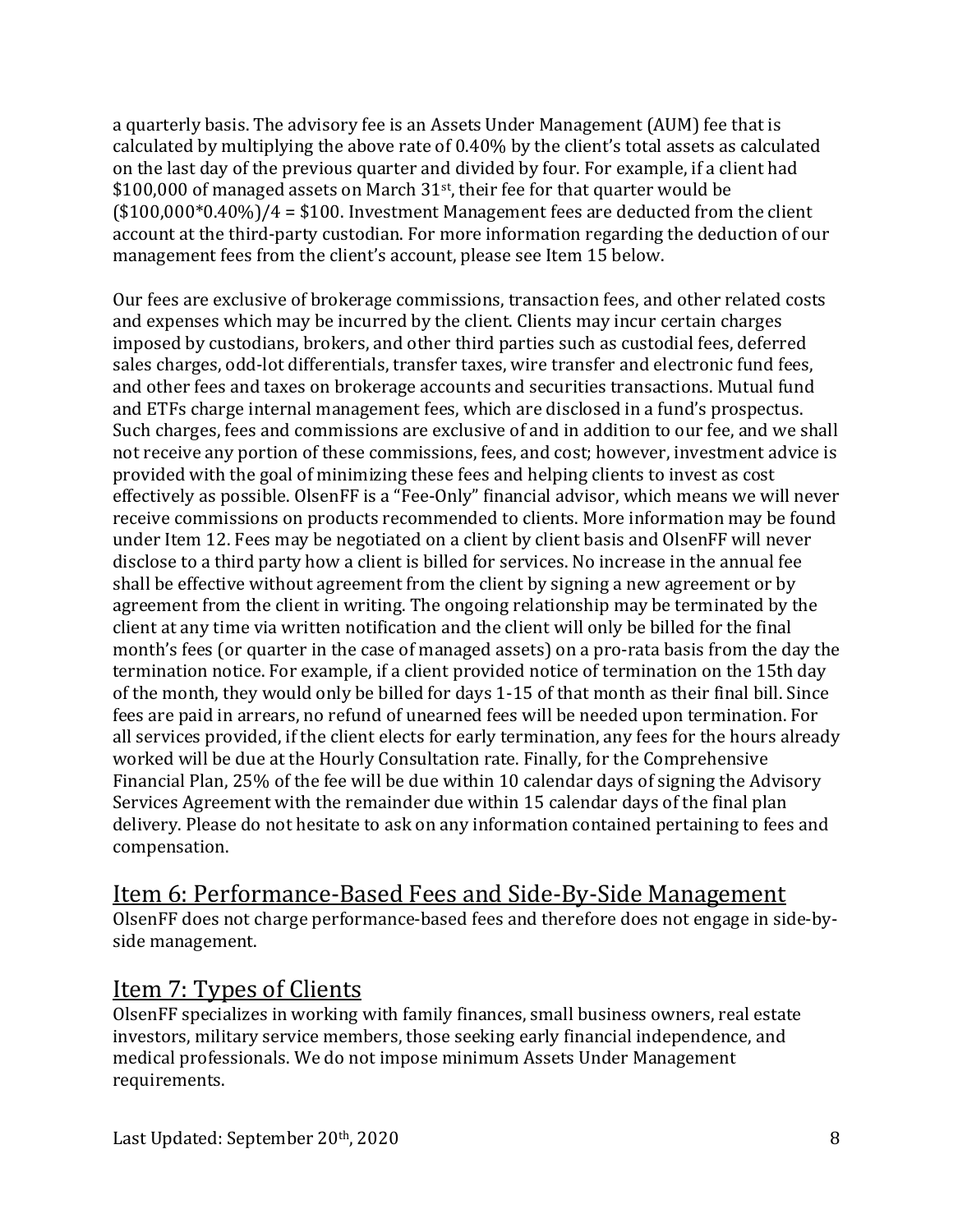# Item 8: Methods of Analysis, Investment Strategies and Risk of Loss

OlsenFF provides analysis based on each client's individual goals, time horizon, risk tolerance/capacity, and financial situation. When ETFs or mutual funds are utilized and recommended to a client, they are evaluated on the basis of providing the most value to the client by attempting to select among the lowest cost options. This is predominantly analyzed by examining the funds expense ratio; portfolios are then built off the client's determined asset allocation. Tax implications are also considered when recommending investments and priority may be given to investments that will reduce a client's overall tax burden, even if fees may be higher. The selection of mutual funds and ETFs has more to do with the client's risk tolerance and situation than it does with the securities themselves, as asset allocation is of the utmost importance. It is crucial for the client to recognize that investing in securities involves the risk of loss of invested capital and clients must be prepared to bear that risk. Mutual funds and ETFs that mirror major market indices (including large company, small company, international equity, domestic bonds, etc.) are typically recommended and therefore, the client bears risk similar to the risk of that segment of the market. This includes significant loss of principal for a sustained duration and no guarantee that the asset will ever recover to its original value. For this reason, risk tolerance and the client's individual needs will be discussed extensively when recommendations are provided, to the end the client is empowered to make educated and informed decisions. In addition, as part of the initial Comprehensive Plan, we develop an Investment Policy Statement that is then reviewed and updated at subsequent Financial Checkup / Portfolio Rebalance meetings.

# Item 9: Disciplinary Information

There is no disciplinary information to report for the firm or its IAR.

# Item 10: Other Financial Industry Activities and Affiliations

No other financial industry activities or affiliations.

# Item 11: Code of Ethics, Participation or Interest in Client Transactions and Personal Trading

Mr. Olsen and Mr. Page operate under OlsenFF as IARs and use the same strategies investing in his own portfolio as with his clients. Because this includes ETFs (which trade like a stock, may be purchased above or below the Net Asset Value (NAV) of the ETF's holdings, and move in price according to the volume traded), this creates a conflict of interest in which Mr. Olsen and Mr. Page may buy the same securities they recommend to clients. This conflict is mitigated by following the strict Code of Ethics manual of OlsenFF which states that it is the duty of the IARs at all times to scrupulously avoid serving their own personal interest ahead of the interests of the client, that they must work diligently to ensure that no client is preferred over any other client, and that personal transactions in securities must be accomplished so as to avoid even the appearance of a conflict of interest on the part of the IARs with the interest of the clients. In addition, the IARs must avoid actions or activities that allow (or appear to allow) a person to profit or benefit from his or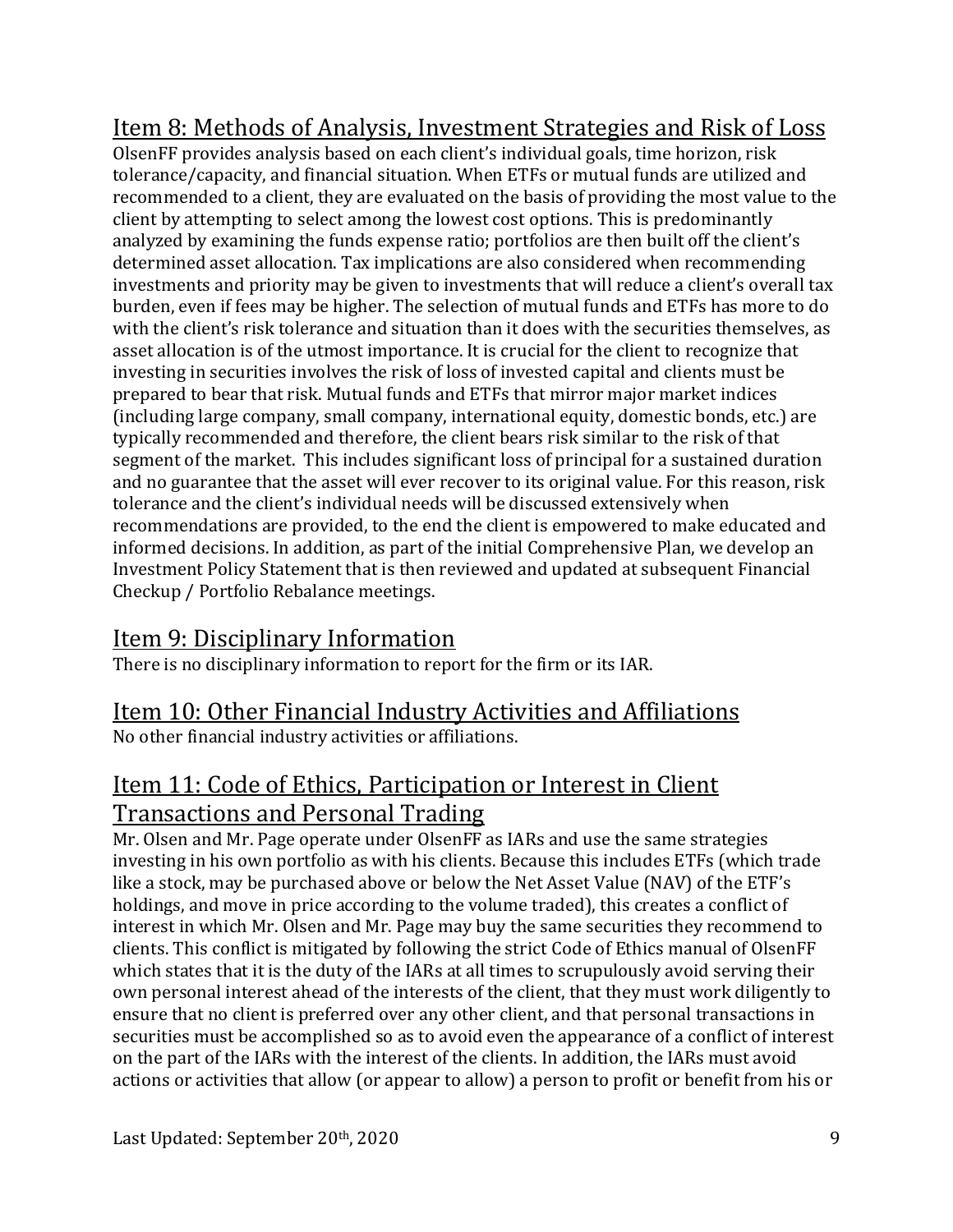her position with OlsenFF at the expense of clients, or that otherwise bring into question the person's independence or judgment and is naturally prohibited from engaging in any practice that defrauds or misleads any client, or engaging in any manipulative or deceitful practice with respect to clients or securities.

#### Item 12: Brokerage Practices

Under the IMS, OlsenFF participates in the TD Ameritrade Institutional program. TD Ameritrade Institutional is a division of TD Ameritrade, Inc. ("TD Ameritrade"), member FINRA/SIPC. TD Ameritrade is an independent SEC-registered broker-dealer. OlsenFF may recommend TD Ameritrade to clients for custody services. There is no direct link between OlsenFF's participation in the program and the investment advice it gives to its clients, although OlsenFF receives economic benefits (often referred to as "soft dollar benefits") through its participation in the program that are typically not available to TD Ameritrade retail investors. These benefits include the following products and services (provided without cost or at a discount): receipt of duplicate client statements and confirmations; research related products and tools; consulting services; access to a trading desk serving OlsenFF participants; access to block trading (which provides the ability to aggregate securities transactions for execution and then allocate the appropriate shares to client accounts); the ability to have advisory fees deducted directly from client accounts; access to an electronic communications network for client order entry and account information; access to mutual funds with no transaction fees and to certain institutional money managers; and discounts on compliance, marketing, research, technology, and practice management products or services provided to OlsenFF by third party vendors. TD Ameritrade may also have paid for business consulting and professional services received by OlsenFF's related persons. Some of the products and services made available by TD Ameritrade through the program may benefit OlsenFF but may not benefit its client accounts. These products or services may assist OlsenFF in managing and administering client accounts, including accounts not maintained at TD Ameritrade. Other services made available by TD Ameritrade are intended to help OlsenFF manage and further develop its business enterprise. The benefits received by OlsenFF or its personnel through participation in the program do not depend on the amount of brokerage transactions directed to TD Ameritrade.

As part of its fiduciary duties to clients, OlsenFF places the interests of its clients first. Clients should be aware, however, that the receipt of economic benefits by OlsenFF or its related persons in and of itself creates a conflict of interest and may indirectly influence OlsenFF's recommendation of TD Ameritrade for custody. We believe that our utilization of TD Ameritrade as the client's custodian is appropriate based on the fees charged for the services provided. We will combine multiple orders for shares of the same securities (a practice commonly referred to as "block trading").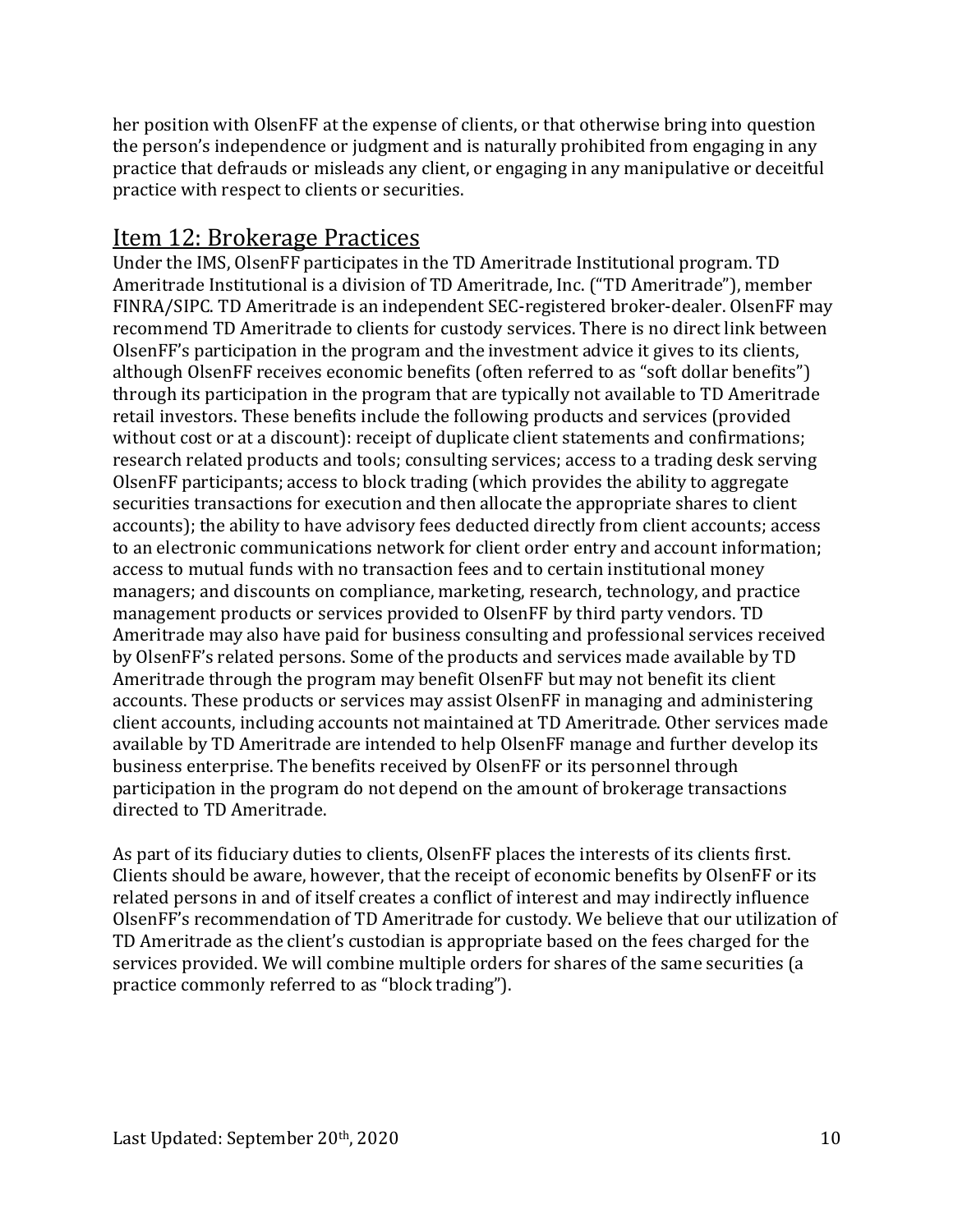# Item 13: Review of Accounts

OlsenFF reviews client accounts during both the initial Comprehensives Financial Plan and FC/PR meetings. For Ongoing clients, accounts are reviewed either semi-annually or annually (depending on if the Platinum or Silver plan is selected) at the FC/PR meeting or when requested by the client due to significant life events through an Hourly Consultation service. Events that would constitute a significant life event include marriage, divorce, death or birth in the family, changes in employment, relocation, etc. and would be billed at the hourly rate presented in Item 5. These reviews take place by the firm's IARs, Mr. Olsen and Mr. Page. Personalized financial plans are provided to the client as a part of the initial meetings as well as after the FC/PR meeting. In addition to these reports, the custodian will provide client statements following their practices and procedures.

Client accounts under the Investment Management Service will be reviewed regularly and at the least on a quarterly basis by the IARs. The account is reviewed with regards to the client's investment policies and risk tolerance levels. Events that may trigger a special review would be unusual performance, addition or deletions of client-imposed restrictions, excessive draw-down, volatility in performance, or buy and sell decisions from the firm or per client's needs. Clients will receive trade confirmations from the broker(s) for each transaction in their accounts as well as monthly or quarterly statements and annual tax reporting statements from their custodian showing all activity in the accounts, such as receipt of dividends and interest. OlsenFF will not provide written reports to clients apart from what is received as part of the initial plan and after the FC/PR meeting.

# Item 14: Client Referrals and Other Compensation

Although OlsenFF accepts and is continually grateful for referrals to other potential clients, in an effort to mitigate conflicts of interest, we do not provide referrals for compensation or provide compensation for referrals. OlsenFF receives no other compensation apart from the soft dollar benefits discussed in Item 12.

# Item 15: Custody

OlsenFF does not accept custody of client funds except in the instance of withdrawing client fees for the IMS. For client accounts in which OlsenFF directly debits their advisory fee:

- I. OlsenFF will send a copy of its invoice to the custodian at the same time that it sends the client a copy.
- II. The custodian will send at least quarterly statements to the client showing all disbursements for the account, including the amount of the advisory fee.
- III. The client will provide written authorization to OlsenFF, permitting them to be paid directly for their accounts held by the custodian.

Clients should receive at least quarterly statements from the custodian that holds and maintains client's investment assets. We urge you to carefully review such statements and compare such official custodial statements to the reports that we may provide to you. Our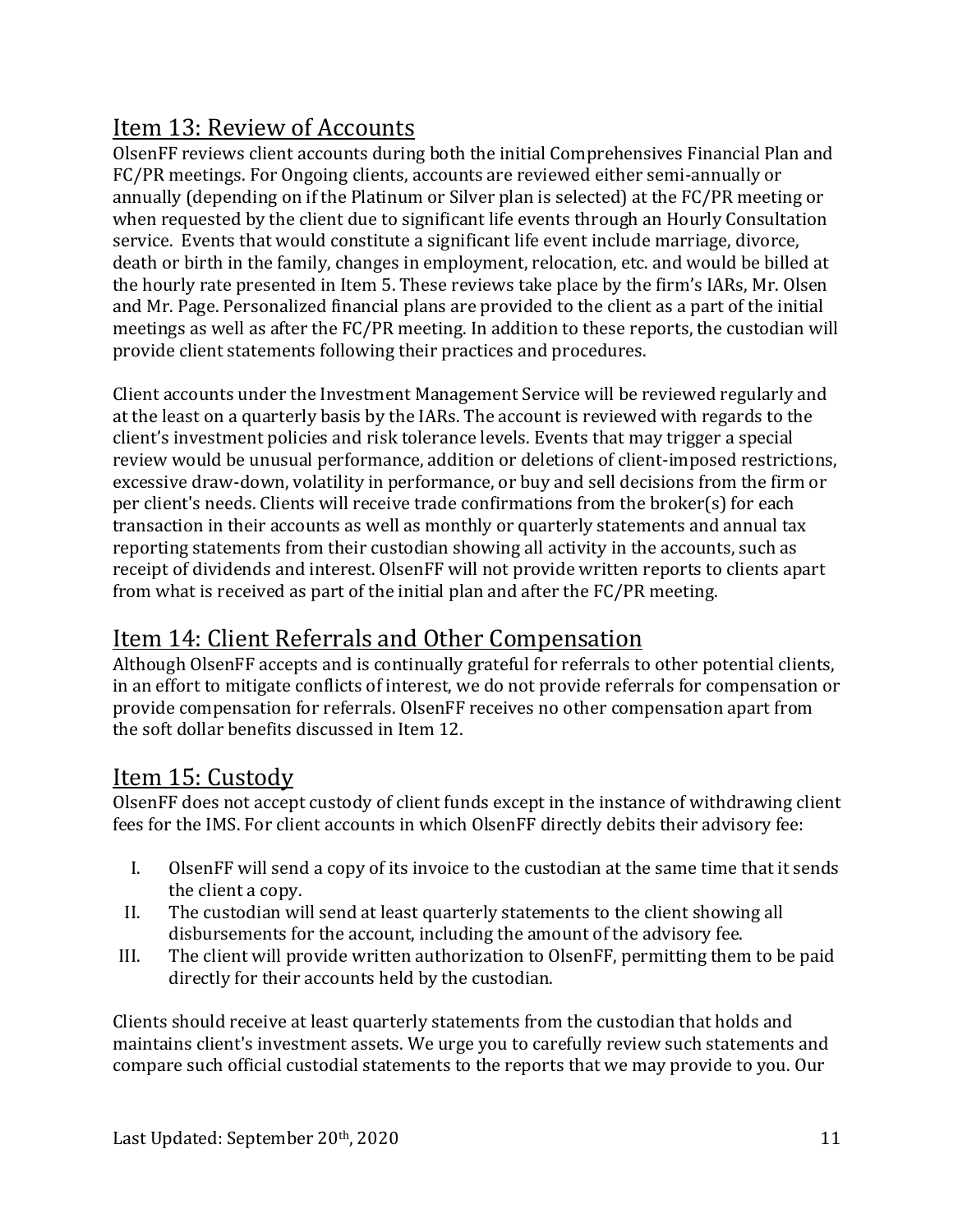reports may vary from custodial statements based on accounting procedures, reporting dates, or valuation methodologies of certain securities.

# Item 16: Investment Discretion

Under the IMS, we maintain discretion over client accounts with respect to securities to be bought and sold and the amount of securities to be bought and sold. Investment discretion is explained to clients in detail when an advisory relationship has commenced. At the start of the advisory relationship, the client will execute a Limited Power of Attorney, which will grant our firm discretion over the account. Additionally, the discretionary relationship will be outlined in the advisory contract and signed by the client.

# Item 17: Voting Client Securities

OlsenFF does not vote Client proxies. Therefore, Clients maintain exclusive responsibility for:  $(1)$  voting proxies, and  $(2)$  acting on corporate actions pertaining to the Client's investment assets. The Client shall instruct the Client's qualified custodian to forward to the Client copies of all proxies and shareholder communications relating to the Client's investment assets. If the client would like our opinion on a particular proxy vote, they may contact us at the number listed on the cover of this brochure.

In most cases, you will receive proxy materials directly from the account custodian. However, in the event we were to receive any written or electronic proxy materials, we would forward them directly to you by mail, unless you have authorized our firm to contact you by electronic mail, in which case, we would forward you any electronic solicitation to vote proxies.

# Item 18: Financial Information

We have no financial commitment that impairs our ability to meet contractual and fiduciary commitments to clients, and we have not been the subject of a bankruptcy proceeding. We do not have custody of client funds or securities (apart from constructive custody to bill under the IMS) or require or solicit prepayment of more than \$500 in fees per client six months in advance.

# Item 19: Requirements for State-Registered Advisers

Mr. Eric S. Olsen, born June  $26<sup>th</sup>$ , 1986, is the Owner and Principal of Olsen Family Financial, LLC. Mr. Olsen graduated in the top 10% of his class from the United States Air Force Academy with a Bachelor of Science in Management and a minor in Foreign Languages (Spanish) in 2010. In addition, he graduated with a Master of Liberal Arts, Finance degree from the Harvard Extension School in 2017 with the Dean's List Academic Achievement Award and graduated the Financial Planning Certificate Program from Boston University in 2018. Mr. Olsen passed the CFP® exam in Nov of 2019. In his military career, he has served as an Acquisitions Officer in the United States Air Force, taking on a program management role in stealth radar testing, flight testing, Information Technology network engineering, and cloud computing with a focus on cost, schedule, and performance since 2010. Mr. Olsen has earned his Program Management Level II certification from the Air Force, which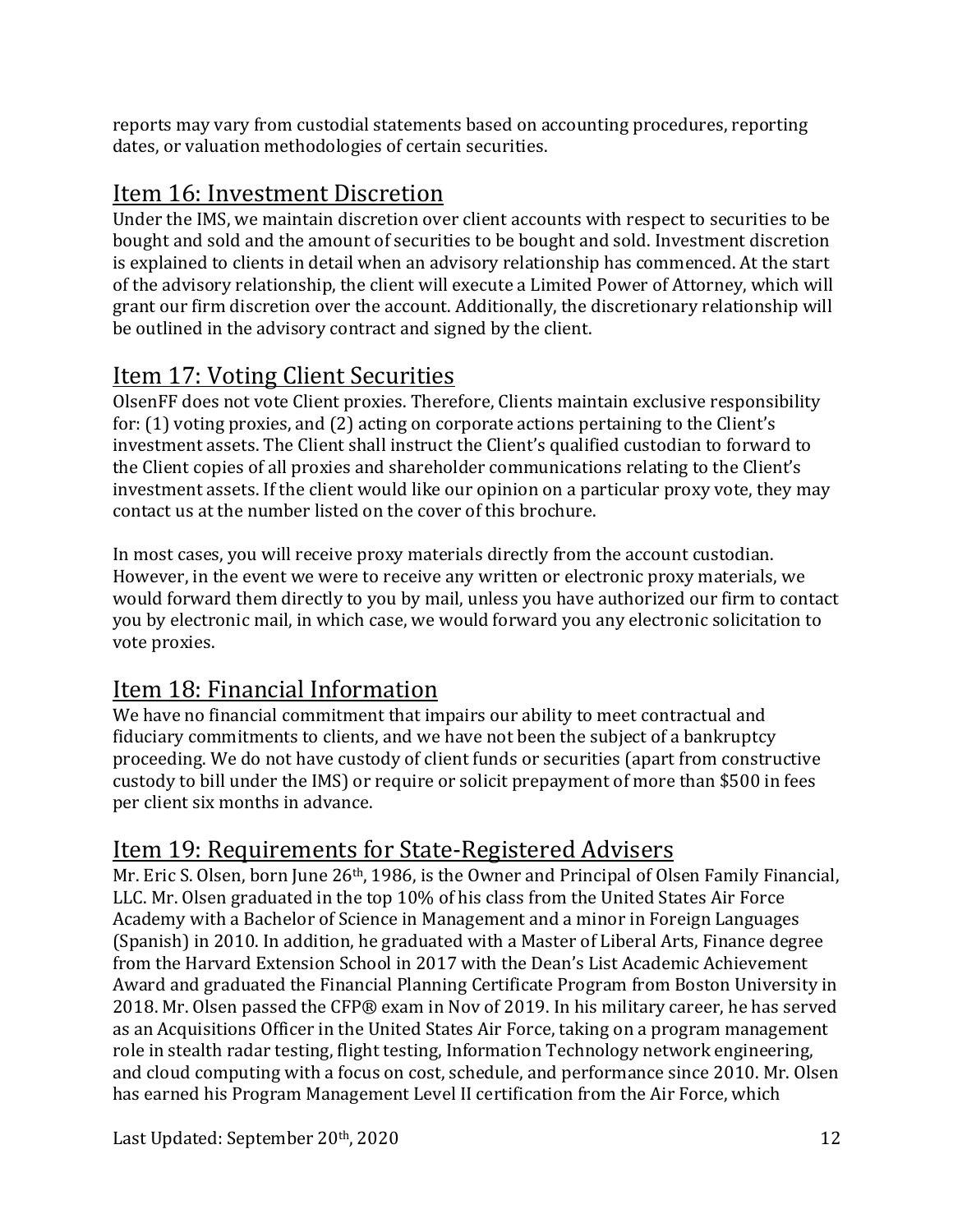requires over 200 hours of formal education courses as well as a minimum of two years in program management with cost, schedule, and performance responsibilities. Mr. Olsen is currently an Instructor at the United States Air Force Academy teaching accounting and finance courses. He serves as an active duty officer in the United States Air Force, working normal business hours in that career and is an active real estate investor.

Mr. Jay B. Page, born October 26th, 1985, is an Investment Adviser Representative with Olsen Family Financial, LLC. Mr. Page graduated from the United States Air Force Academy with a Bachelor of Science in Foreign Area Studies and a minor in Foreign Languages (Spanish) in 2008. In addition, he graduated with a Master of Business Administration (MBA) degree from Oklahoma State University in 2014. In his Air Force career, Mr. Page served as a pilot in 3 different aircraft, including the B-1 Bomber, MQ-9 Reaper, and MQ-1 Predator (drone). His experience includes flying combat missions in the Middle East, flying strategic deterrence missions in the Pacific theater, acting as principal advisor and action officer for high-level executive leaders, and extensive experience leading and managing in small team office settings. He is currently a commercial airline pilot, as well as a Major in the Air Force Reserves as an Air Force Academy Admissions Liaison Officer.

At OlsenFF we are never compensated on performance-based fees and neither OlsenFF or it's IARs have ever been involved in an arbitration or civil self-regulatory or administrative proceeding. In addition, OlsenFF or it's IARs have no relationships with any issuer of securities as disclosed under Item 10.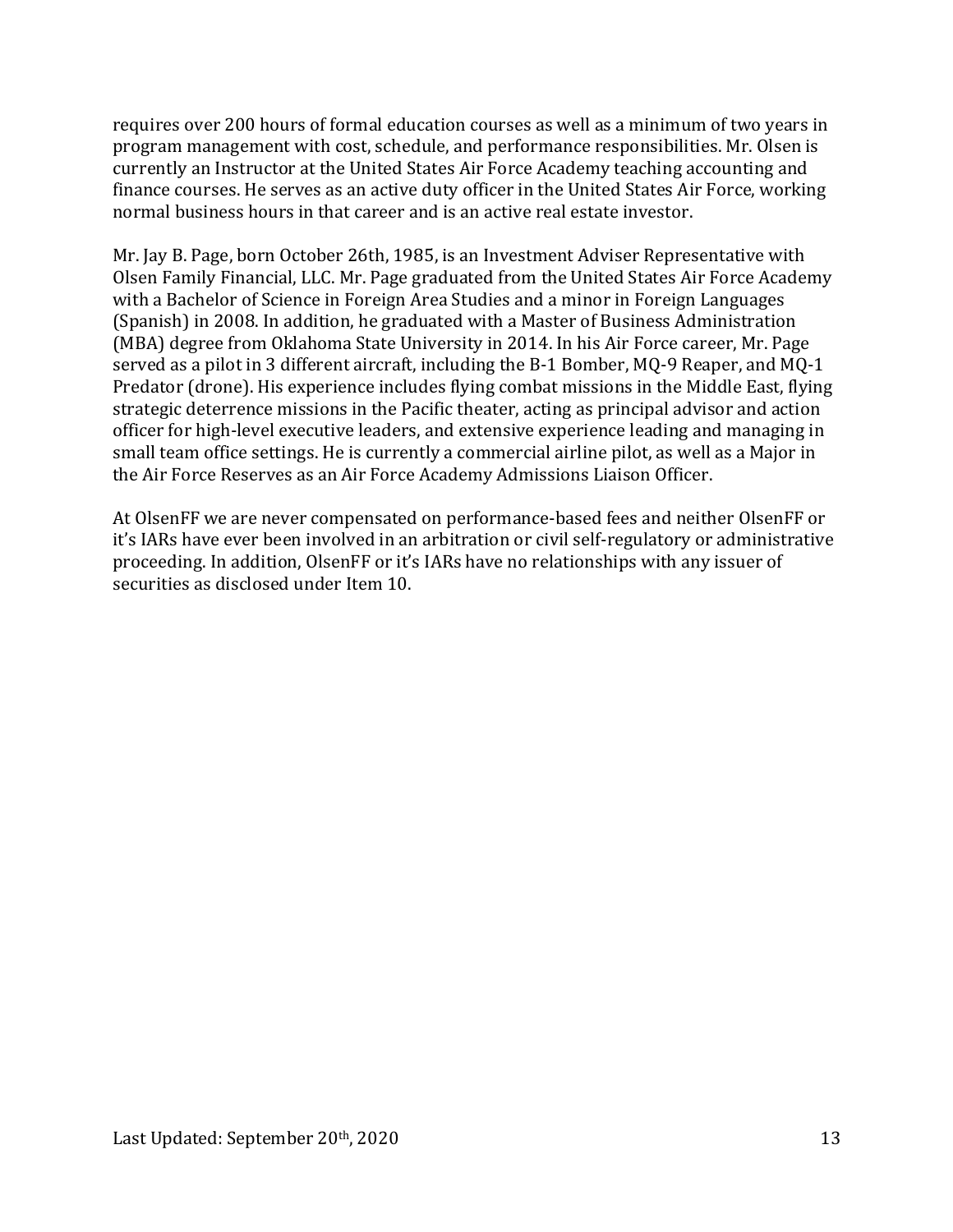

#### Form ADV Part 2B - Brochure Supplement

The Investment Advisor Representative for Olsen Family Financial, LLC (OlsenFF) is:

Mr. Eric S. Olsen, CRD #6604883 Principal, Owner, Financial Planner, and Chief Compliance Officer

> 2372 Pelican Bay Dr. Monument, CO 80132 Phone: (617) 315-8781 Email: Eric@OlsenFamilyFinancial.net Website: http://www.OlsenFamilyFinancial.com

This brochure supplement provides information about Mr. Olsen that supplements the OlsenFF brochure. You should have received a copy of that brochure. Please contact our service center if you did not receive OlsenFF's brochure or if you have any questions about the contents of this supplement.

Additional information about Olsen Family Financial, LLC is also available on the SEC's website at www.adviserinfo.sec.gov using for firm's identification number 282627.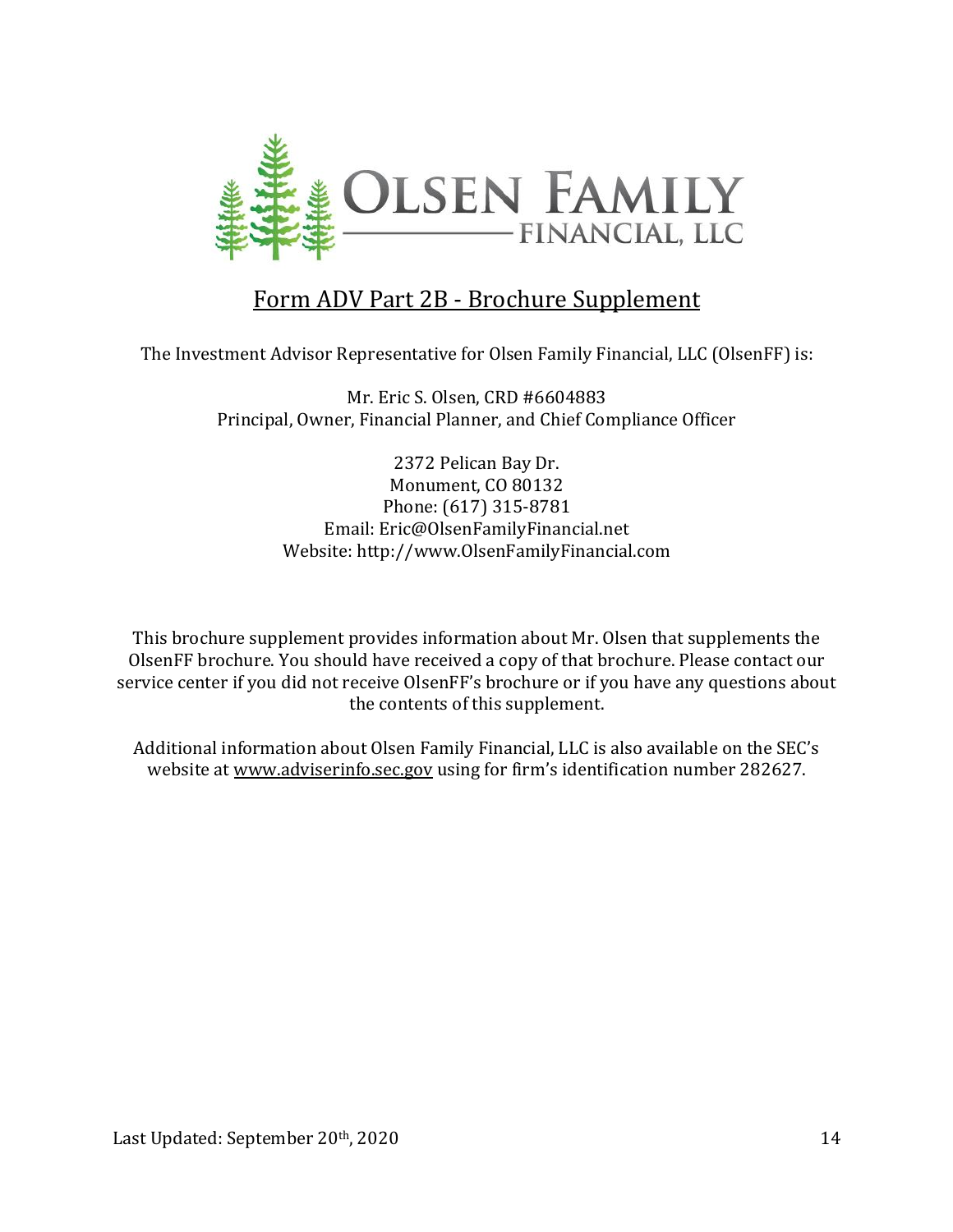# Item 2: Educational Background and Business Experience

Mr. Eric S. Olsen, born June 26<sup>th</sup>, 1986, is the Owner and Principal of Olsen Family Financial, LLC. Mr. Olsen graduated in the top 10% of his class from the United States Air Force Academy with a Bachelor of Science in Management and a minor in Foreign Languages (Spanish) in 2010. In addition, he graduated with a Master of Liberal Arts, Finance degree from the Harvard Extension School in 2017 with the Dean's List Academic Achievement Award and graduated the Financial Planning Certificate Program from Boston University in 2018. Mr. Olsen passed the CFP® exam in Nov of 2019. In his military career, he has served as an Acquisitions Officer in the United States Air Force, taking on a program management role in stealth radar testing, flight testing, Information Technology network engineering, and cloud computing with a focus on cost, schedule, and performance since 2010. Mr. Olsen has earned his Program Management Level II certification from the Air Force, which requires over 200 hours of formal education courses as well as a minimum of two years in program management with cost, schedule, and performance responsibilities. Mr. Olsen is currently an Instructor at the United States Air Force Academy teaching accounting and finance courses. He serves as an active duty officer in the United States Air Force, working normal business hours in that career and is an active real estate investor.

# Item: 3 Disciplinary Information

There is no disciplinary information to report for Mr. Olsen.

# Item 4: Other Business Activities

As stated above, Mr. Olsen is currently serving in Active Duty status as an officer in the United States Air Force. He works normal business hours for this job with additional training or mission related travel that is required on a semi-regular basis.

# Item 5: Additional Compensation

We do not receive any compensation from any third party (other than the soft dollar benefits discussed in Part A, Item 12) for advisory services we provide to clients.

# Item 6: Supervision

Mr. Olsen is self-supervised as he is the sole employee of OlsenFF and all decisions pertaining to the business and well as client recommendations are made exclusively by him. Mr. Olsen will adhere to the firm's Code of Ethics and Policies and Procedures.

# Item 7: Requirements for State-Registered Advisers

Mr. Olsen does not have anything to disclose under this item.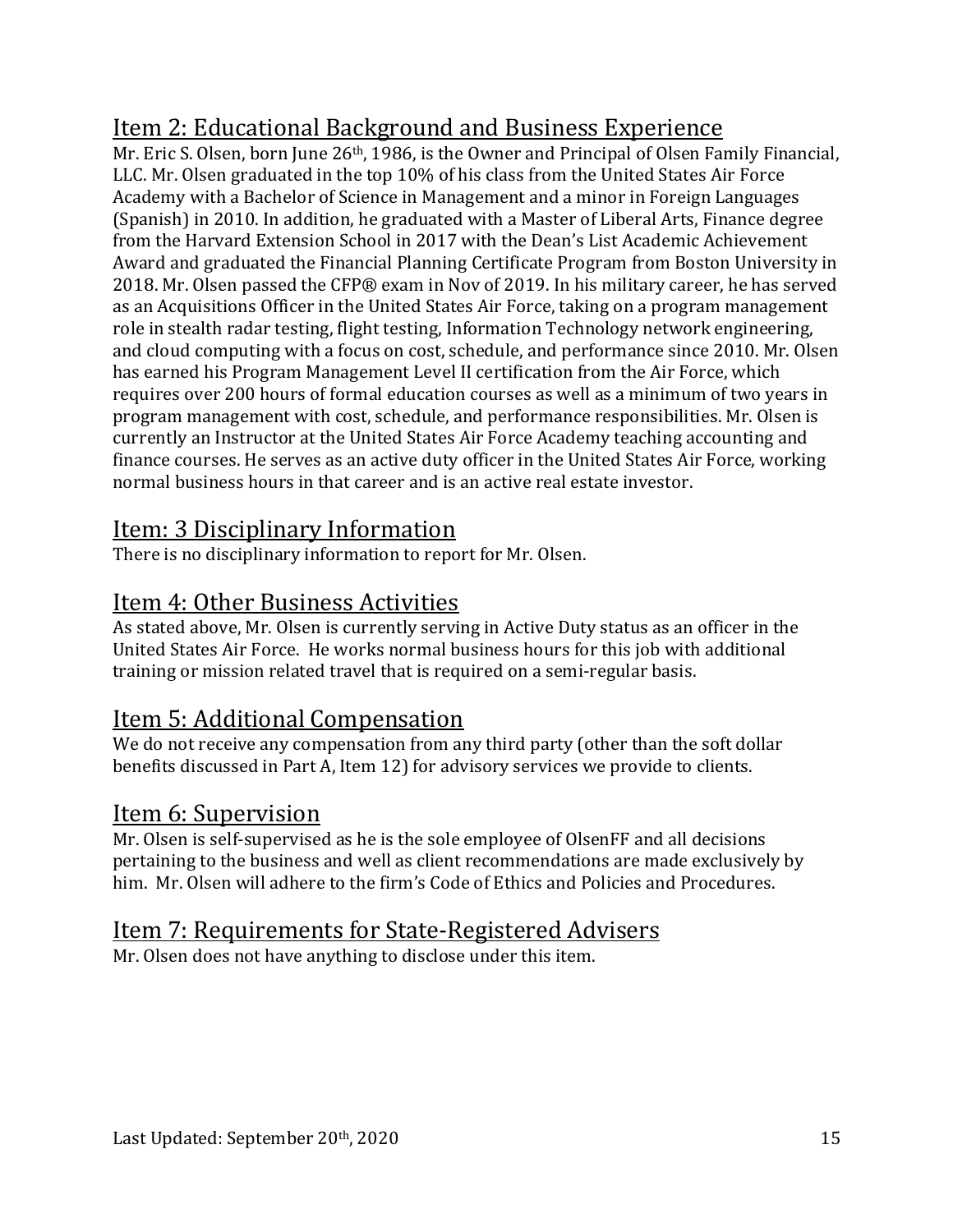

#### Form ADV Part 2B - Brochure Supplement

The Investment Advisor Representative for Olsen Family Financial, LLC (OlsenFF) is:

Mr. Jay B. Page, CRD #7285795 Associate Advisor

2372 Pelican Bay Dr. Monument, CO 80132 Phone: (617) 315-8781 Email: Jay@OlsenFamilyFinancial.net Website: http://www.OlsenFamilyFinancial.com

This brochure supplement provides information about Mr. Page that supplements the OlsenFF brochure. You should have received a copy of that brochure. Please contact our service center if you did not receive OlsenFF's brochure or if you have any questions about the contents of this supplement.

Additional information about Olsen Family Financial, LLC is also available on the SEC's website at www.adviserinfo.sec.gov using for firm's identification number 282627.